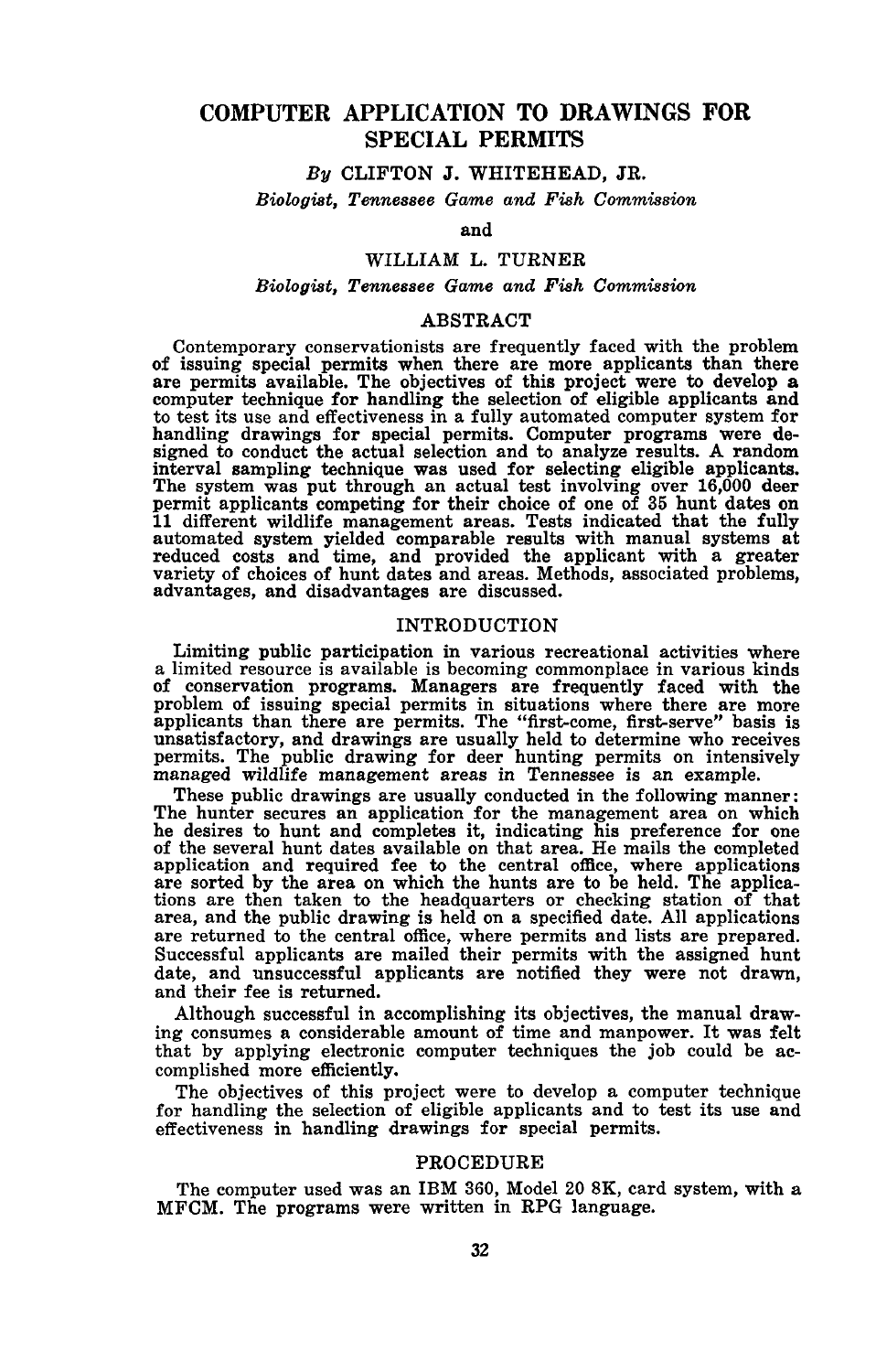One program randomly selected the hunter (or party); then he was<br>assigned his first available choice. If his first choice was full, his second<br>choice was checked and assigned if it was not full. If it was full, his<br>third c The assigned hunt code and the number of that choice were punched into his card by the computer. The next program takes the cards with the hunt assignment and prints a permit and checking station list of permit holders. The permit is designed to be used with window envelopes for mailing.

There were two other programs used to test and evaluate the results of the drawing. One summarized the hunters' choices before the drawing, and the other summarized the hunt assignments and what number choice it was.

The requirements for the selection program were: (1) all hunters (or parties) have an equal chance of being selected; (2) all hunters have <sup>a</sup> choice if all the quotas are not filled; (3) the drawing to be com- pleted in <sup>a</sup> reasonable period of time. Standard sampling procedures would not meet these requirements.

A random interval sampling technique was devised so that the com-<br>puter could select cards at random, which in turn gave us a random<br>selection of hunters. The random sampling technique is where the computer generates a random number and the cards (hunters) are counted and rejected until the count is equal to the random number and this card is selected. The computer generates a new random number and the cards are counted and rejected until the count is equal to this new ran- dom number, and this process is repeated over and over.

The cards that were rejected are placed at the back of the card file that is being fed the computer and repeated as many times as necessary to complete the drawing.

By setting a limit on the maximum size of the random number which is acceptable, the percent of cards selected is controlled. When this limit is reduced by one-half, the percent of selection is doubled. In the program as written, the percent can be varied from 2 to 100.

#### RESULTS

This system was used to handle the selection of eligible applicants for deer hunting permits during the 1968 hunting season on Tennessee wildlife management areas. Applicants for deer permits competed for their choice of one of 35 different hunt dates on 11 different areas, and could indicate as many as 35 preferences. There was a total of 16,746 applications for 18,500 permits. Although there were 18,500 vacancies, only 6,900 of these were opening day hunts. These were the most highly desirable hunts, and the closing day vacancies were the least desirable hunts. Even though there were more total vacancies than total applicants, there were four times as many applicants for some of the more desirable hunts as there were vacancies. The deadline for submitting applications was August 20, 1968, and during the period August 20 through September 30, key punch operators prepared punch cards for each applicant. After all the punch cards had been prepared, the cards were run through the computer to summarize what the hunters' choices were.

A total number of 86,647 choices was indicated by the applicants. This amounted to an average of 5.1 choices per hunter. Distribution of these choices is shown in Table I. Eleven percent of the hunters indicated only one choice, and 89 percent of the hunters indicated two or more choices. Seventy-two percent wanted three or more choices. Forty-seven percent indicated four or more choices; 40 percent, five choices. Twenty percent wanted eight or more choices; 12 percent indicated more than ten choices. Only nine applicants out of the 16,746 listed all 35 choices. A quick review of Table I shows hunters' strong preferences for opening day hunts. The main item to emphasize is that it would have been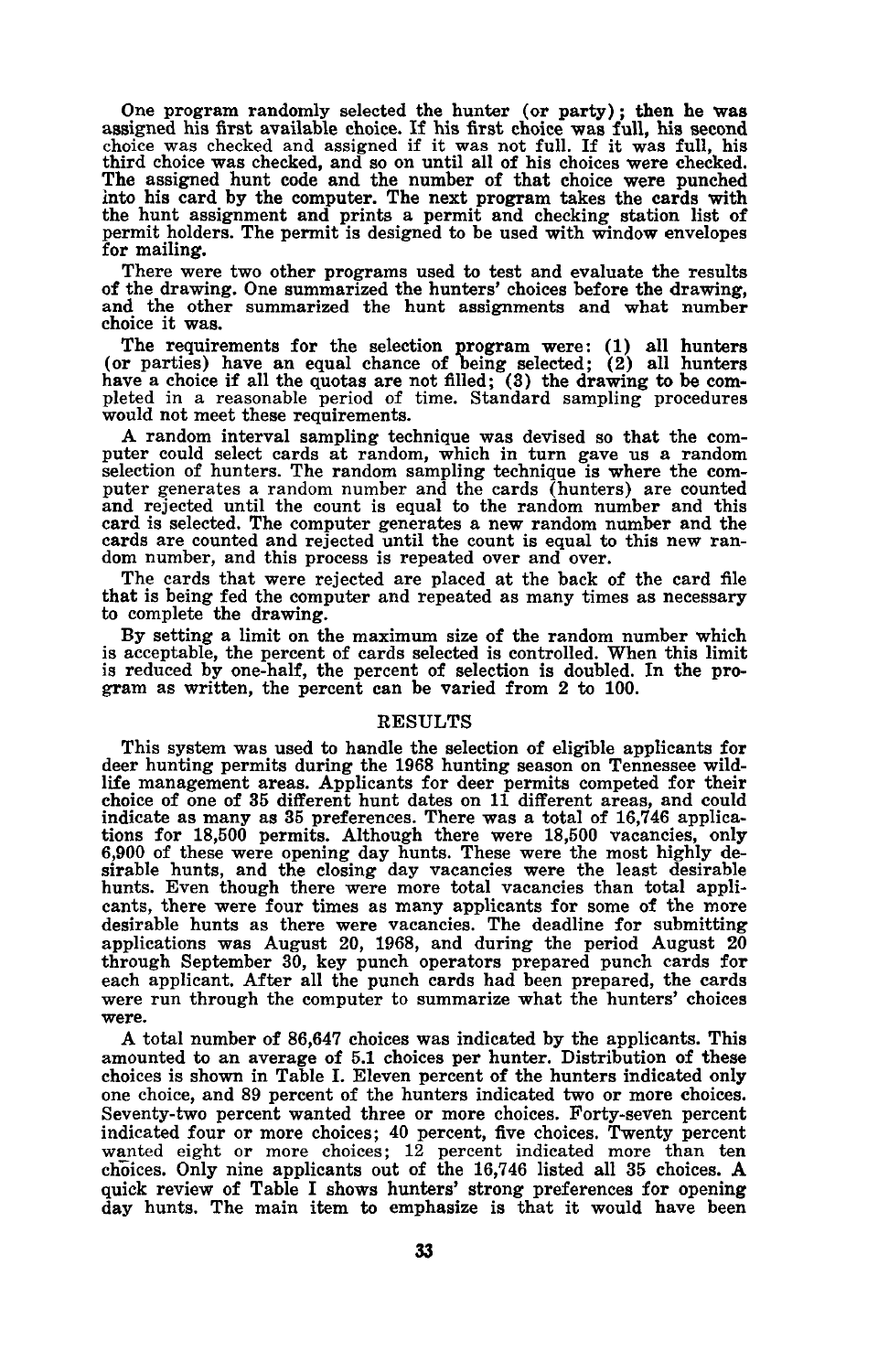possible to fill many of the hunts with fourth or fifth choices rather than with first or second choices. This is one of the main pitfalls we wanted to avoid.

The actual selection of eligible applicants required  $3\frac{1}{2}$  hours. Approximately 89 percent, or 14,805, of the applicants were successful in obtaining permits. The random group control number was set to select approximately 10 percent of the hunters. A special effort was made not to fill any hunt until all of the cards had been passed through the machine at least once. At this 10 percent rate, two and one-third passes of the card file were made before any hunt was filled. Later on in the drawing, the rate of selection was increased. The drawing was continued until every applicant had been selected and either issued <sup>a</sup> permit or rejected because there were no vacancies for which he had indicated <sup>a</sup> choice. After the selection had been completed, permits to successful applicants, notices to unsuccessful applicants, and checking station lists of each hunt required an additional 8% hours of machine time. The fully automated drawing took a total of 12 hours.

After the drawing was completed, the machine was programmed to determine the choices on which hunts were assigned. The results from this program (Table II) indicated that 49 percent of all the permits issued were first choices, that 75 percent were either first or second choices, and less than 10 percent were fourth or higher choices. One of the requirements of this program was to be certain that the hunts assigned were representative of what the hunters wanted. The data clearly indicated that the hunters were randomly selected, and when selected, they received their highest possible choice. Excellent examples of this would be hunts C-l0 and D-l0 (Tables <sup>I</sup> and II). There were particularly large numbers of people who indicated they would accept these hunts as third, fourth, and fifth choices; yet nearly all of the permits were issued as <sup>a</sup> first choice. Even though all the hunts were grouped together in the drawing, the hunt assignments would not have been different had separate drawings been held on each of the areas in areas. Thus, from this, it was judged that the system of selection used in the automated drawing brought comparable results with a manual system.

#### ADVANTAGES

There was a two-fold advantage in having all the hunts grouped together in one centralized drawing. First, it gave the hunter a much broader range of choices in his hunt dates: and second, it filled vacancies that would not have been filled otherwise by assigning the applicant <sup>a</sup> second choice area in the event his first choice area was filled.

The time element was obviously an advantage. The entire selection of applicants, the printing of permits to successful applicants, the printing of notification to unsuccessful applicants, the printing of lists of both, and various bookkeeping tasks were all completed in 12 hours. It also decreased the time interval in notifying the hunter concerning his application.

Another advantage that was hard to measure was that hunters seemed to be more satisfied with the decision of an impersonal machine.

One of the major advantages of the automated drawing was that it provided the administrator with <sup>a</sup> tool, <sup>a</sup> programmed computer, to use in handling drawings for special permits.

### DISADVANTAGES

The manual drawing had come to be somewhat of a tradition in that sportsmen looked forward to <sup>a</sup> day of seeing old friends and acquaintan- ces and exchanging tall tales. The obvious disadvantage is that it took this day of activity out of the life of the sportsmen who enjoyed attending the drawings on the areas.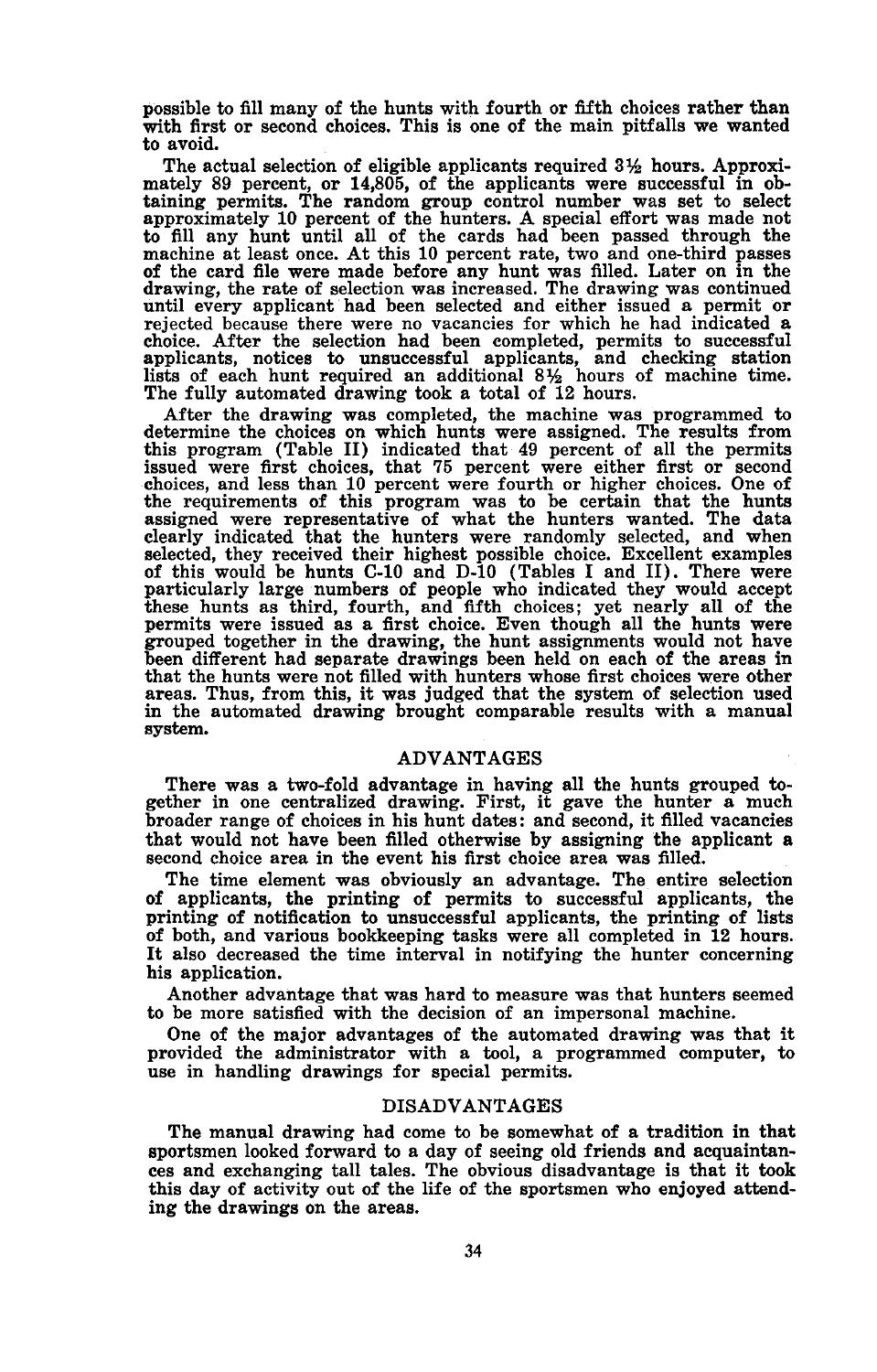| Hunt                            |       | Number of Times Hunt was Indicated as a Choice |        |        |        |       |       |                        |        |  |
|---------------------------------|-------|------------------------------------------------|--------|--------|--------|-------|-------|------------------------|--------|--|
| Identification                  | Quota | First                                          | Second | Third  | Fourth | Fifth |       | Sixth Seventh* Choices |        |  |
| $A-12$<br>.                     | 500   | 753                                            | 235    | 152    | 84     | 42    | 24    | 129                    | 1,419  |  |
| $A-14$<br>.                     | 500   | 213                                            | 613    | 98     | 117    | 36    | 24    | 88                     | 1,189  |  |
| $B-10$<br>.                     | 600   | 646                                            | 839    | 716    | 594    | 209   | 119   | 539                    | 3,662  |  |
| $B-11$<br>.                     | 600   | 51                                             | 276    | 85     | 151    | 386   | 291   | 912                    | 2,152  |  |
| $B-16$<br>.                     | 300   | 5                                              | 9      | 82     | 51     | 93    | 108   | 1,295                  | 1,643  |  |
| $C-10$<br>.                     | 1,000 | 1,970                                          | 782    | 709    | 661    | 240   | 116   | 555                    | 5,033  |  |
| $C-13$<br>. 1,000               |       | 12                                             | 519    | 373    | 280    | 331   | 220   | 1,430                  | 3,165  |  |
| $C-16$<br>.                     | 500   | 11                                             | 28     | 333    | 96     | 151   | 181   | 1,407                  | 2,207  |  |
| $D-10$<br>.                     | 600   | 1,147                                          | 805    | 766    | 629    | 290   | 179   | 548                    | 4,364  |  |
| $D-13$<br>.                     | 600   | 14                                             | 495    | 218    | 262    | 313   | 216   | 1,415                  | 2,933  |  |
| $D-16$<br>.                     | 300   | 4                                              | 21     | 304    | 79     | 45    | 200   | 1,329                  | 1,982  |  |
| $E-10$<br>. 1,000               |       | 1,058                                          | 526    | 376    | 844    | 225   | 157   | 693                    | 3,879  |  |
| $E-11$<br>. 1,000               |       | 57                                             | 501    | 111    | 109    | 363   | 321   | 1,005                  | 2,467  |  |
| $E-16$<br>.                     | 500   | 0                                              | 21     | 289    | 124    | 68    | 196   | 1,356                  | 2,054  |  |
| $F-1$<br>.                      | 400   | 2,211                                          | 208    | 344    | 348    | 216   | 94    | 541                    | 3,962  |  |
| $F-2$<br>.                      | 400   | 19                                             | 2,013  | 146    | 315    | 344   | 213   | 619                    | 3,669  |  |
| $F-3$<br>.                      | 400   | 26                                             | 37     | 1,902  | 110    | 279   | 317   | 808                    | 3,479  |  |
| F-4<br>.                        | 400   | 17                                             | 15     | 37     | 1.823  | 116   | 272   | 1,066                  | 3,346  |  |
| $F-5$<br>.                      | 400   | 11                                             | 30     | 16     | 28     | 1,793 | 128   | 1.265                  | 3,271  |  |
| F-6<br>.                        | 400   | 85                                             | 43     | 47     | 34     | 30    | 1,788 | 1,354                  | 3,381  |  |
| F-7<br>.                        | 400   | 451                                            | 80     | 20     | 46     | 20    | 7     | 534                    | 1,158  |  |
| $F-8$<br>.                      | 400   | 67                                             | 450    | 33     | 14     | 51    | 14    | 522                    | 1,151  |  |
| $G-11$<br>.                     | 500   | 1.411                                          | 201    | 108    | 29     | 83    | 49    | 40                     | 1,921  |  |
| $G-13$<br>.                     | 500   | 92                                             | 1,042  | 98     | 40     | 25    | 27    | 80                     | 1,404  |  |
| $H-15$<br>.                     | 400   | 776                                            | 147    | 180    | 140    | 23    | 35    | 168                    | 1,469  |  |
| $J-9$<br>.                      | 100   | 441                                            | 16     | 17     | 58     | 12    | 18    | 63                     | 625    |  |
| $J-10$<br>.                     | 100   | 188                                            | 364    | 14     | 27     | 25    | 7     | 61                     | 686    |  |
| $J-11$<br>.                     | 100   | 22                                             | 53     | 320    | 16     | 62    | 22    | 57                     | 552    |  |
| $J - 13$<br>.                   | 100   | 18                                             | 186    | 42     | 295    | 22    | 21    | 45                     | 629    |  |
| J.15<br>.                       | 100   | 3                                              | 11     | 53     | 20     | 278   | 54    | 49                     | 468    |  |
| $J - 17$<br>.                   | 100   | 15                                             | 13     | 167    | 22     | 20    | 275   | 65                     | 577    |  |
| $J-18$<br>.                     | 100   | 2                                              | 6      | 10     | 42     | 19    | 24    | 358                    | 461    |  |
| $K-10$<br>. 1,400               |       | 4,790                                          | 242    | 308    | 56     | 192   | 74    | 554                    | 6,216  |  |
| $K-13$<br>.                     | 1,400 | 109                                            | 3,974  | 189    | 180    | 56    | 141   | 719                    | 5,368  |  |
| $K-17$<br>. 1,400               |       | 51                                             | 98     | 3,412  | 112    | 127   | 72    | 733                    | 4,605  |  |
| TOTAL<br>$\ldots \ldots 18,500$ |       | 16.746                                         | 14,899 | 12,075 | 7,836  | 6,585 | 6.004 | 22,402                 | 86,547 |  |

TABLE 1. Hunters Preferences Listed By Choices For Each Hunt